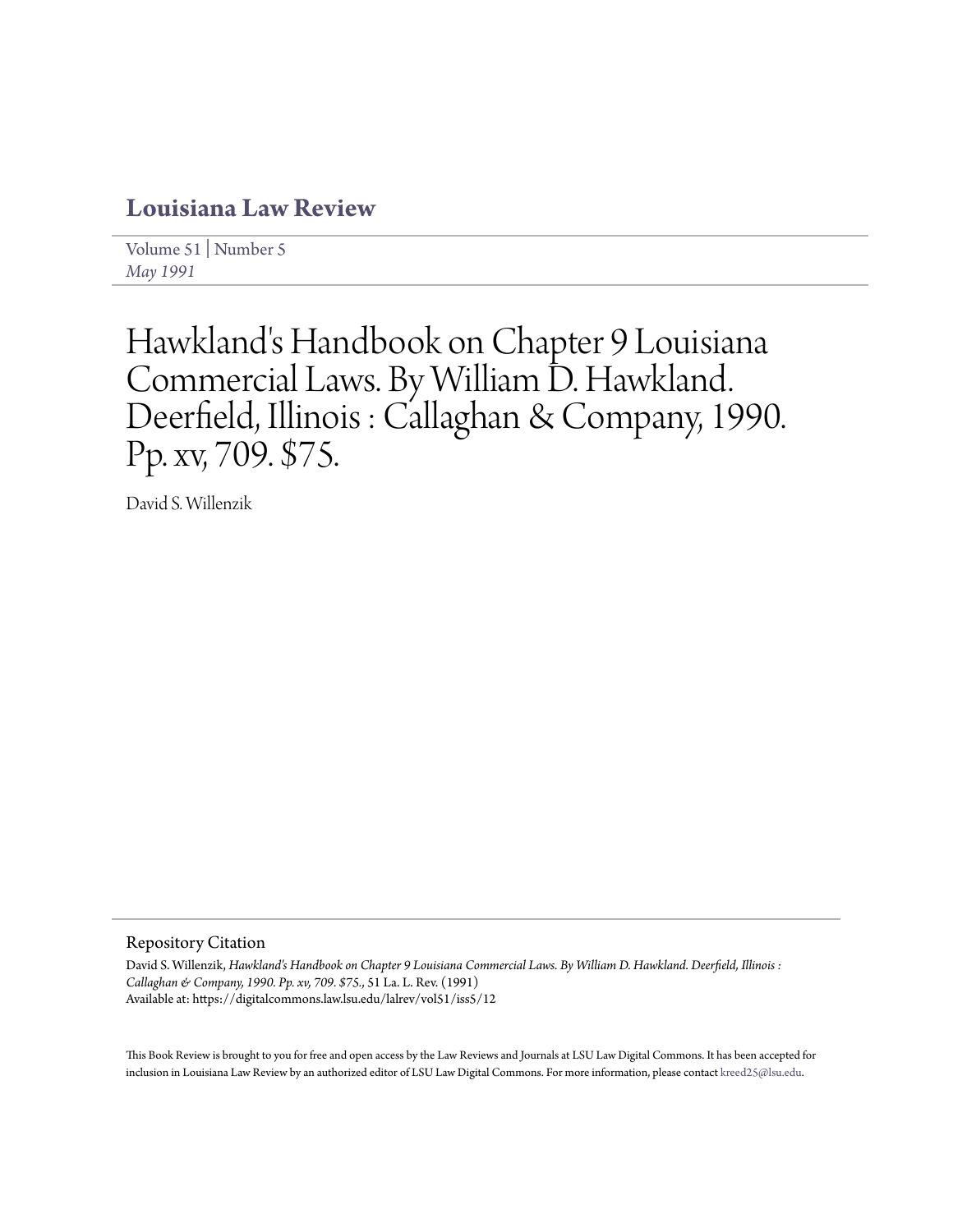Hawkland's Handbook on Chapter **9** Louisiana Commercial Laws. **By** William **D.** Hawkland. Deerfield, Illinois **:** Callaghan **&** Company, **1990. Pp.** xv, **709. \$75.**

*David S. Willenzik\**

The goal of each man and woman during his or her short tenure on this Earth should be to leave some significant mark or improvement in the area of one's chosen field or profession. Seldom does this occur, but when it does, it is deserving of appreciation and gratitude **by** those most affected.

William **D.** Hawkland, Chancellor Emeritus and Boyd Professor of Law of the Louisiana State University Law Center, is deserving of such appreciation and gratitude. Chancellor Hawkland has left a mark on the law students that he taught for many years at the University of Illinois and for the past twelve years at **LSU.** Chancellor Hawkland has left a mark on the **LSU** Law Center, which he capably led in times of change and budget tightening. Chancellor Hawkland has indeed left a mark on the commercial laws of this nation as one of the foremost experts and scholars on the Uniform Commercial Code. We in Louisiana are particularly indebted to Chancellor Hawkland for finally bringing to us Article **9** of the **UCC** as applicable to security interests in personal or movable property.

### **THE UCC IN** LOUISANA

The first time Louisiana seriously considered adopting Article **9** of the Uniform Commercial Code was in **1967-68** when the Louisiana Law Institute summarily rejected the **UCC** in its entirety as being contrary to Louisiana civil law tradition.' The Law Institute changed its position, at least in part, five years later when it recommended the adoption of **UCC** Articles **1, 3,** 4 and **5** as applicable to commercial paper/negotiable instruments, bank deposits and collections, and letters of credit. These articles were enacted under Title **10** of the Louisiana Revised Statutes,

Copyright **1991, by LOUISIANA LAw REvIEw.**

**<sup>\*</sup>** Mr. Willenzik is Managing Director of the Business Law Section of McGlinchey, Stafford, Cellini **&** Lang, **P.C.,** New Orleans, Louisiana.

**<sup>1.</sup>** See Sachse, Report to the Louisiana Law Institute on Article **9** of the Uniform Commercial Code, 41 Tul. L. Rev. **505 (1967).**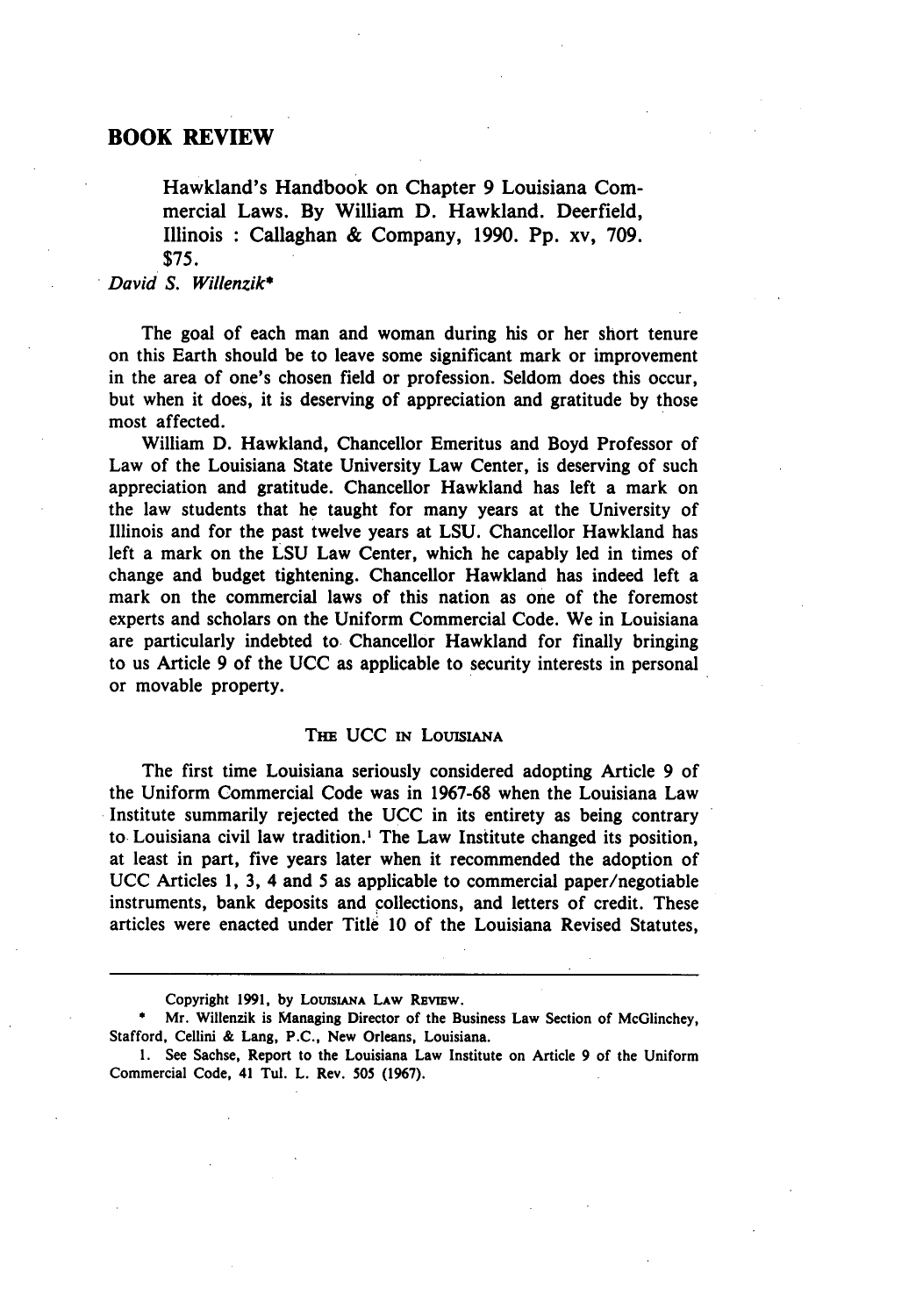which is now known as the "Louisiana Commercial Laws."<sup>2</sup> Four years later, the legislature added Articles **7** and **8** of the **UCC** as applicable to warehouse receipts, bills of lading, other documents of title, and investment securities.' However, no action was taken to adopt Articles 2, **6** and **9** of the **UCC** as applicable to sales, bulk transfers, and personal property security interests.<sup>4</sup>

Many attorneys and members of the legislature were of the belief that Louisiana would never enact Article **9** of the UCC. Others believed that inevitably Louisiana would be forced to adopt Article **9** in order to make the Louisiana law of security devices consistent with that of other states. These attorneys and members of the legislature worked over the years to modernize the Louisiana security device laws to mimic many of the features of the UCC, with the eventual goal being the enactment of Article **9** itself.

#### **THE LOUISIANA VERSION OF** UCC **ARTICLE 9**

Certain attorneys were of the opinion that Chancellor Hawkland's agenda when coming to the LSU Law Center as its Chancellor, included the adoption of UCC Article 9 in this state. He succeeded in achieving this goal in **1988** when with the support of Governor Roemer and Secretary of State McKeithen, and with the assistance of Professor Thomas **E.** Harrell, the Louisiana Bankers Association and others,' Chancellor Hawkland led the effort to enact **UCC** Article **9** as Chapter **9** of the Louisiana Commercial Laws under Act **528** of **1988.6** Chancellor Hawkland also was instrumental in amending the Louisiana version of **UCC** Article **9** under Act **135** of **1989** prior to its implementation. <sup>7</sup>

As enacted, the Louisiana version of **UCC** Article **9,** which became effective on January **1, 1990,** replaced the prior existing Louisiana se-

**7.** Act **135** of **1989** (which is included in Appendix **A** of the Hawkland Handbook) repealed and completely re-enacted **UCC** Article **9** before Article **9** went into effect. An accompanying bill, Act **137** of **1989,** was also enacted **by** the legislature. Act **137** included extensive amendments to the then existing security device laws that were designed to facilitate implementation of **UCC** Article **9** in Louisiana. (Act **137** of **1989** is also included as Appendix **C** of the Hawkland Handbook.).

<sup>2.</sup> La. R.S. **10:1-101,** et seq., La. R.S. **10:3-101, et** seq., La. R.S. 10:4-101, et seq.,

and La. R.S. **10:5-101, et** seq., enacted under Act **92** of 1974, effective January **1, 1975. 3.** La. R.S. **10:7-101,** et seq., and La. R.S. **10:8-101,** et seq., enacted under Acts 164 and **165** of **1978,** effective January **1, 1979.**

<sup>4.</sup> Louisiana has its own Bulk Sales Act (La. R.S. **9:2961,** et seq.), which is somewhat similar in effect to **UCC** Article **6.** There was no attempt after **1968** to enact **UCC** Article 2 applicable to "Sales" and **UCC** Article **9** applicable to "Security Interests," both of which were deemed to be inconsistent with Louisiana civilian concepts.

**<sup>5.</sup>** See Preface to Hawkland Handbook iii-vi.

**<sup>6.</sup>** La. R.S. **10:9-101,** et seq. Act **528** of **1988** had an original effective date of July **1, 1989,** which was subsequently delayed until January **1, 1990** as a result of Act **8** of the First Extraordinary Session of **1989.**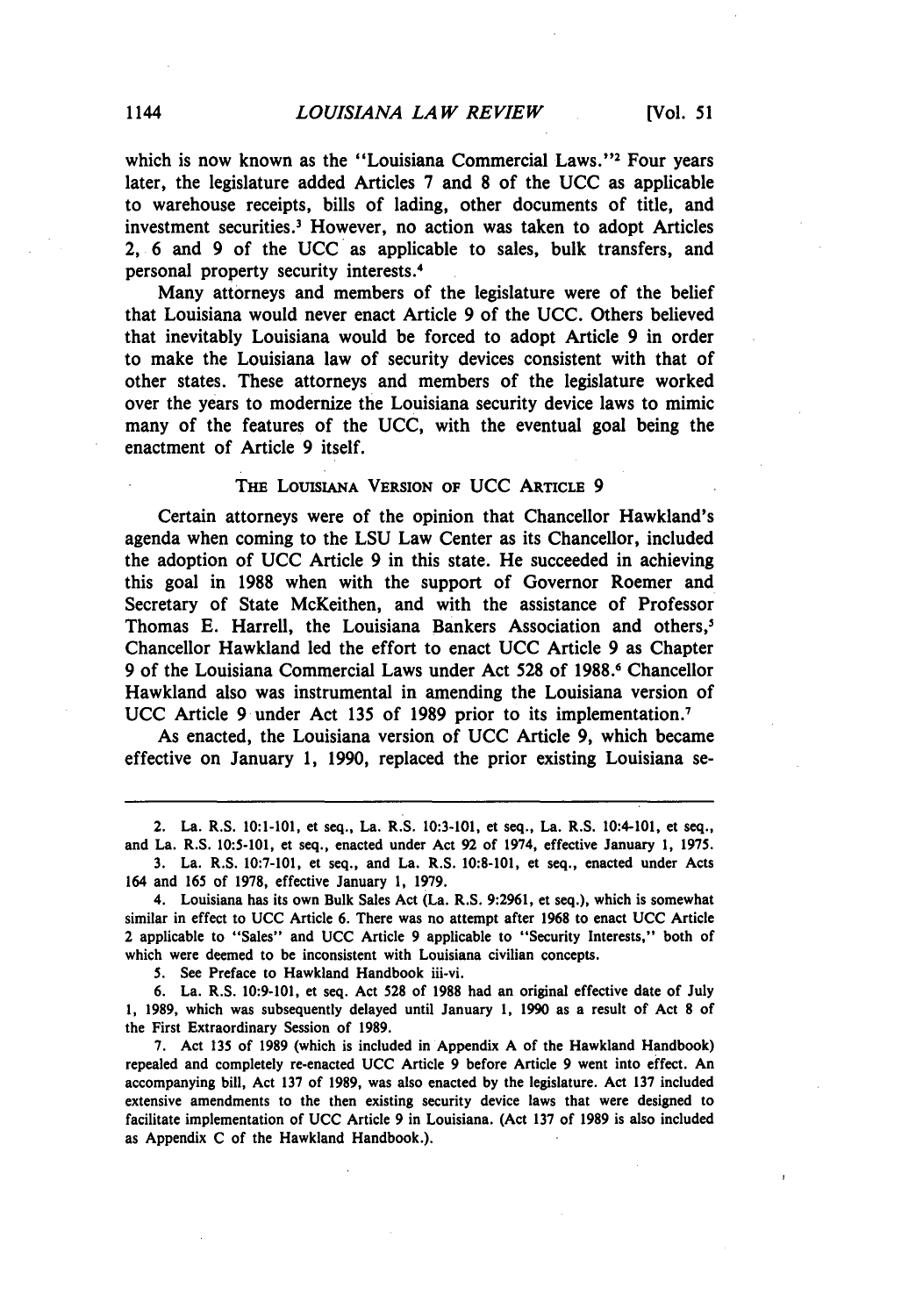curity device laws applicable to chattel mortgages, collateral chattel mortgages, pledges and collateral assignments of rights,<sup>8</sup> and had an additional effect upon Louisiana law governing collateral real estate mortgages<sup>9</sup> and certain types of liens and privileges.<sup>10</sup>

The Louisiana version of UCC Article 9 differs somewhat from the standardized version of the statute found in the other forty-nine states and the District of Columbia." The Louisiana version contains several non-standard provisions that were necessitated by differences in Louisiana terminology12 and Louisiana's treatment of certain types of property and rights.'3 The Louisiana version also contains a number of intended improvements and enhancements to the standard multi-state version of Article 9.14 Certain of these improvements are now being studied by a special committee formed under the auspices of the Permanent Editorial Board of the Uniform Commercial Code which is presently considering modernization amendments to Article 9. Chancellor Hawkland was instrumental in drafting many of the Louisiana enhancements to Article 9 and serves as a member of the UCC Permanent Editorial Board and its Article 9 Study Committee.

#### **HAWKIAND's** HANDBOOK **ON** CHAPTER **9 LOUISIANA** COMMERCIAL **LAWS**

Chancellor Hawkland designed his Handbook on Chapter **9** of the Louisiana Commercial Laws to achieve two essential goals. First, the Hawkland Handbook explains Article **9** to Louisiana attorneys in rather simple elementary terms, that may be readily understood **by** lawyers who do not regularly practice in the area of secured transactions. The Hawkland Handbook also explains Article **9** using Louisiana terminology and particularly highlights the differences in the rules and practices

**8.** See La. R.S. **9:3112,** La. R.S. 9:4323.1, La. R.S. **9:5373** and La. Civ. Code art. **3133.1.** See also **1989** La. Acts No. **137,** § 20.

**9.** See La. R.S. **9:5550,** et seq., enacted under **1989** La. Acts No. **137.**

**10.** See La. R.S. **9:4770,** enacted under **1989** La. Acts No. **137.**

**11. UCC** Article **9** as now enacted in all states is in no way uniform. Most states have made minor changes to the Code, with the Louisiana version being the newest and most progressive.

12. See La. R.S. 10:9-102(4).

**13.** See La. R.S. **10:9-105(h),** which excludes security interests in growing crops and standing timber from coverage under the statute, both of which are considered to be types of immovable property under La. Civ. Code art. 463. The default remedy provisions of Chapter **9** (La. R.S. **10:9-501-508)** are also different from those found under the standard multi-state version of the **UCC.** See in particular La. R.S. **10:9-508,** which provides for executory process remedies in connection with non-possessory collateral in lieu of the standard multi-state self-help remedies under **UCC** § 9-504.

14. Perhaps the most significant improvement is the filing-perfection rules and procedures of La. R.S. 10:9-401, et seq. Louisiana has adopted a fully computerized "local filings/central registry" system, which is the most advanced in the nation.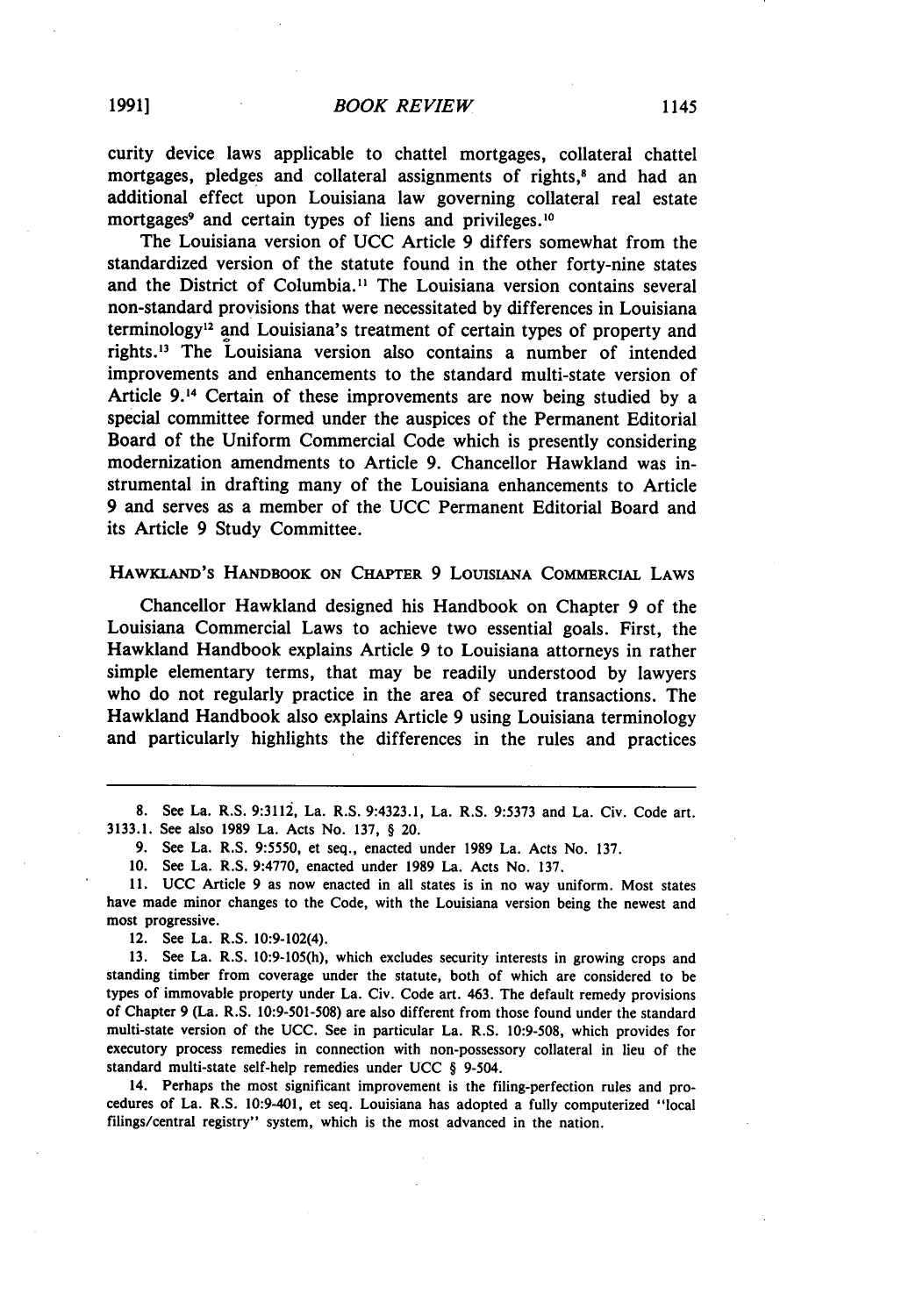under the **UCC** as compared to the past rules and practices under the prior existing Louisiana security device laws. The Hawkland Handbook further contains a number of useful examples of hypothetical situations that are particularly helpful in enabling Louisiana attorneys to understand the various changes that were made in the law.

Second, the Hawkland Handbook is designed to assist both Louisiana and non-Louisiana attorneys in better understanding the differences between the Louisiana version of **UCC** Article **9** and the standardized version of the statute found in other states.<sup>15</sup> The Handbook explains the different and enhanced features of the Louisiana version of Article **9** in some detail, giving particular insight as to the intent of the drafters to avoid and correct many of the problems under the **UCC** that have been experienced in other states. Chancellor Hawkland also freely points out the areas in which he philosophically disagreed with the committee of lawyers that drafted many of the Louisiana enhancements to **UCC** Article 9 as finally enacted by the legislature.<sup>16</sup>

The Hawkland Handbook is further designed to be a Louisiana supplement to Volumes **8** and **9** of Chancellor Hawkland's monumental nine volume treatise on the Uniform Commercial Code published **by** Callaghan **&** Company.' 7 The format of the Handbook is consistent with that of the Treatise, thus permitting cross-access to the Treatise's more detailed explanation of the standardized **UCC** provisions effective in other states. Attorneys may also cross-reference the Treatise for a listing and explanation of relevant case law interpreting and applying such **UCC** principles.

Every lawyer who deals with secured transactions in Louisiana should obtain a copy of the Hawkland Handbook as the definitive explanation of the Louisiana version of **UCC** Article **9.** The Handbook may be purchased individually, or with the Hawkland nine volume **UCC** Treatise.

#### **CONCLUSION**

The Hawkland Handbook is a tribute to Chancellor Hawkland as a distinguished educator and **UCC** scholar and as the person most responsible for bringing **UCC** Article **9** to Louisiana. The legal community of this state owes much to Chancellor Hawkland for the depth

**<sup>15.</sup>** This is particularly helpful in light of the fact that the Louisiana Law Institute has yet to prepare a Louisiana commentary under Chapter **9** of the Louisiana Commercial Laws.

**<sup>16.</sup>** While others who worked on the Article **9** project may disagree with some of the statements and conclusions included in the Hawkland Handbook, the members of the task force had and continue to have great respect for Chancellor Hawkland's views and legal insight.

**<sup>17.</sup>** Hawkland Commercial Code Series, Callaghan **&** Company, **9** Vol. **(1982).**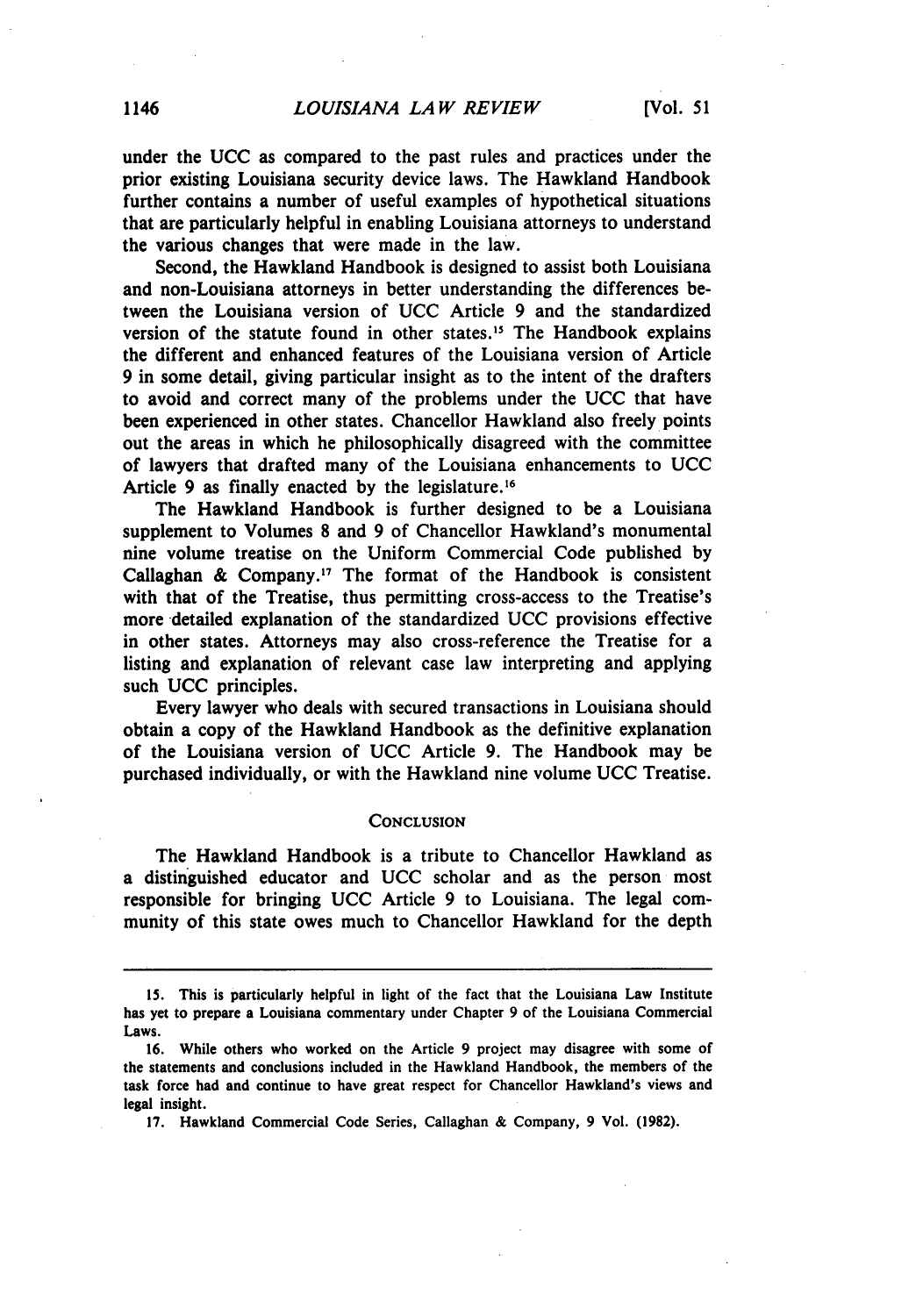$\bar{z}$